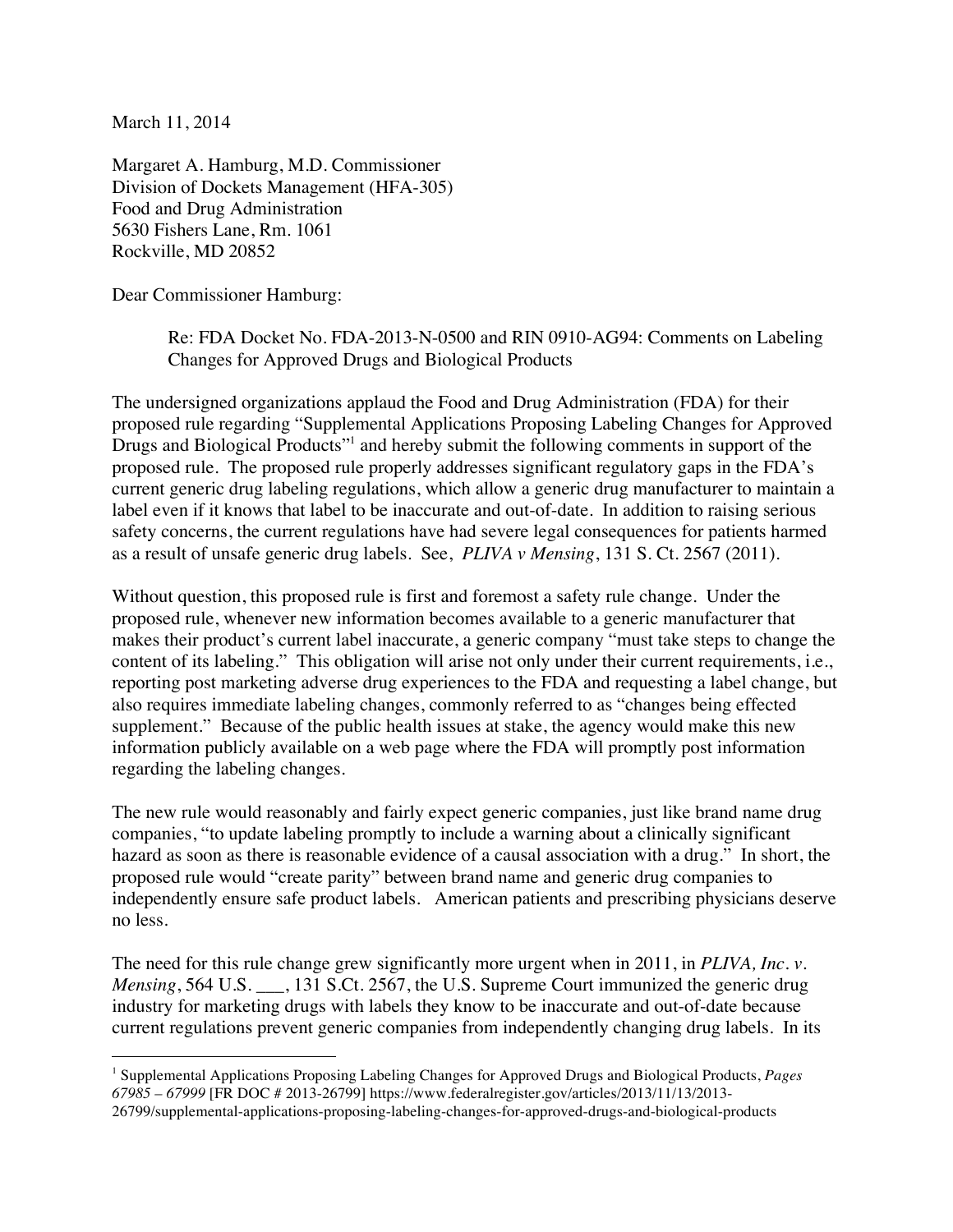proposed rule, the FDA stresses that *Mensing* "alters the incentives for generic drug manufacturers to comply with current requirements to conduct robust postmarketing surveillance, evaluation, and reporting, and to ensure that the labeling for their drugs is accurate and up-to-date." Justice Sotomayor's dissent spelled out the safety implications of this decision:

Today's decision eliminates the traditional state-law incentives for generic manufacturers to monitor and disclose safety risks. When a generic drug has a brand-name equivalent on the market, the brand-name manufacturer will remain incentivized to uncover safety risks. But brand-name manufacturers often leave the market once generic versions are available, meaning that there will be no manufacturer subject to failure-to-warn liability. As to those generic drugs, there will be no "additional... layer of consumer protection."<sup>2</sup>

Justice Sotomayor was referring to a case decided just two years before *Mensing*, *Wyeth v Levine*, <sup>3</sup> where the Court recognized the important role that lawsuits play keeping unsafe drugs off the market. The Court said, "[S]tate law offers an additional, and important, layer of consumer protection that complements FDA regulation." The Court noted, "FDA has limited resources to monitor the 11,000 drugs on the market and manufacturers have superior access to information about their drugs, especially in the postmarketing phase as new risks emerge."

*Mensing* did more than increase drug safety risks, however. It also eliminated important rights for the consumers of unsafe generic drugs. For example in 2009, patients who had experienced seizures and other serious adverse effects from Budeprion XL,<sup>4</sup> which was supposed to match the more well-known brand name, Wellbutrin XL, started bringing lawsuits against Teva Pharmaceuticals and Impax Laboratories, the distributor and manufacturer of Budeprion XL.<sup>5</sup> The patients argued that even though the companies knew there were problems, "they failed to disclose this information or warn patients and doctors about the differences between the medications." Between the start of the case and the settlement, the Supreme Court decided *Mensing*."<sup>6</sup> The companies then asked that the case be dismissed based on *Mensing*. However, they agreed to a mediation session with the patients and eventually settled. But the court pointed out that the patients were "leaving this litigation with much less than they sought when these cases were originally filed" acknowledging that *Mensing* made establishing liability much more difficult and emphasized the number of similar cases thrown out by "numerous courts" since the *Mensing* decision.<sup>7</sup>

The generic drug industry is opposing this rule change for two main policy reasons: increased costs and confusion. The cost argument is specious. First, a generic company's obligation to conduct post-market surveillance and provide the FDA with newly acquired safety information is

 <sup>2</sup> *PLIVA v Mensing*, 131 S. Ct. 2567 (2011) (Sotomayor, dissenting).

<sup>3</sup> *Wyeth v Levine*, 555 U.S. 555 (2009).

<sup>4</sup> http://www.propublica.org/article/no-substitute-when-a-generic-drug-isnt-what-it-seems

<sup>5</sup> In Re: Budeprion XL Marketing & Sales Litigation http://www.gpo.gov/fdsys/pkg/USCOURTS-paed-2\_09-md-02107/pdf/USCOURTS-paed-2\_09-md-02107-2.pdf

<sup>6</sup> *Id.,* (citing PLIVA)

<sup>7</sup> *Ibid*.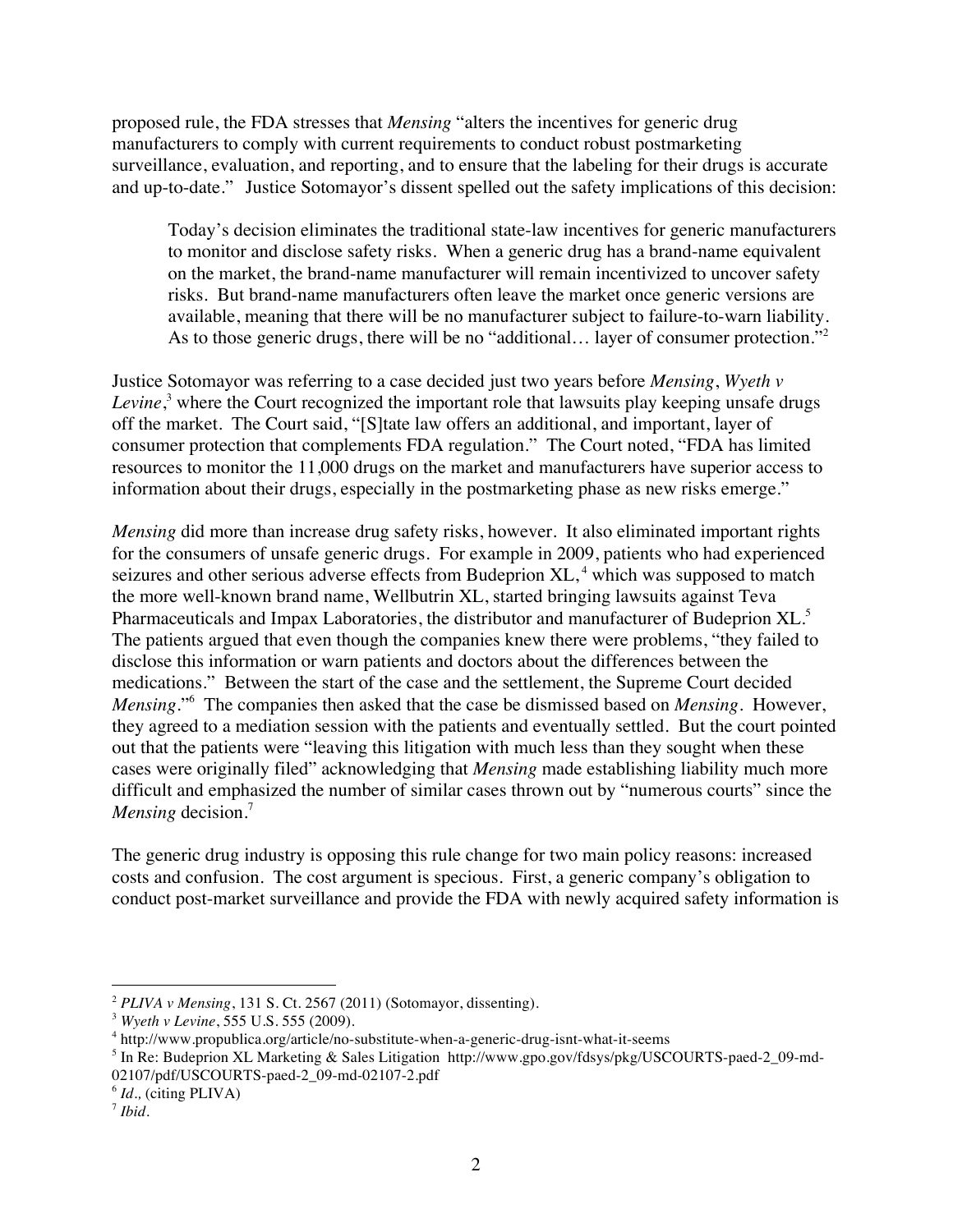unchanged by this rule, as are the costs involved. As to liability costs, this \$43 billion industry<sup>8</sup> has had legal immunity only since 2011. State tort lawsuits coexisted with FDA generic drug regulation for decades before that.<sup>9</sup> All during that time period, the prices of generic drugs have remained low while the industry's market share has grown to extraordinary levels.<sup>10</sup> Further, this rule creates no new obligation for a generic manufacturer to conduct clinical trials or anything similar.

As to concerns expressed by some generic drug manufacturers that confusion might result from different generic drugs temporarily having different generic drug labels, the FDA has already taken important steps to address this issue. In fact, that is why the rule provides that updated safety information will be immediately posted on a dedicated FDA-controlled web site. According to the rule, the "FDA would promptly post information regarding the labeling changes proposed" and "the public may subscribe to FDA's free email subscription service to receive an email message each time there is an update to this proposed FDA Web page." This ensures that the most important safety information regarding a label change is readily and publicly available to patients and prescribing physicians, addressing any confusion resulting from a label change.

Moreover, the FDA properly acknowledged that strict adherence to the 1992 regulatory scheme, which requires generic labels to be identical to the brand, cannot continue in the current marketplace without grave risks to public safety. The 1992 policy simply did not contemplate the realities of the current marketplace. Nearly 80 percent of prescriptions are filled with the generic version of the drug, and many brand name drug manufacturers will remove their brandnamed drug from the market after generic drug entry. This has resulted in a substantial amount of labels that may have inaccurate safety information due to a brand drug that no longer exists. As the agency notes, "concerns related to temporary differences in labeling between generic drugs and their [brand name counterparts] *are outweighed by the benefit to the public health* that would result from all [drug companies] having the ability to independently update drug product labeling to reflect newly acquired information regarding important drug safety issues." [emphasis added]

We believe the new rule actually presents less chance for labeling confusion than existing regulations. Under current regulations, a brand name drug can already initiate an immediate labeling safety change pending FDA review. As a result there already are instances where the brand and the generic have different labels for varying lengths of time. There is currently no requirement for labels to be updated within a certain timeframe. The proposed rule improves upon that by requiring that all labels be updated within 30 days. Overall, this will improve the safety of generic drug labels.

 <sup>8</sup> Generic drugs are a \$43.1 billion industry. Steven E. Kuehn, "Generics Industry: Under Pressure," *PharmaManufacturing.com*, June 4, 2013, http://www.pharmamanufacturing.com/articles/2013/1306-genericsindustry/

<sup>9</sup> The current generic drug regulatory scheme was first established by the 1984 Hatch-Waxman Amendments to the Federal Food, Drug, and Cosmetic Act. 21 U.S.C. Food and Drugs, Chapter 9 § 301 et seq. Even before that, "[T]he legislative history of the [1938] FDCA suggests that Congress chose not to create a federal cause of action for damages precisely because it believed that state tort law would allow injured consumers to obtain compensation." *Mutual Pharmaceutical v Bartlett*, 133 S. Ct. 2466, ---- (2013) (Sotomayor, dissenting);

 $10$  As the agency notes, generic drugs account for over 80 percent of drugs prescribed today and "[a]mong drugs for which a generic version is available, approximately 94 percent are dispensed as a generic."